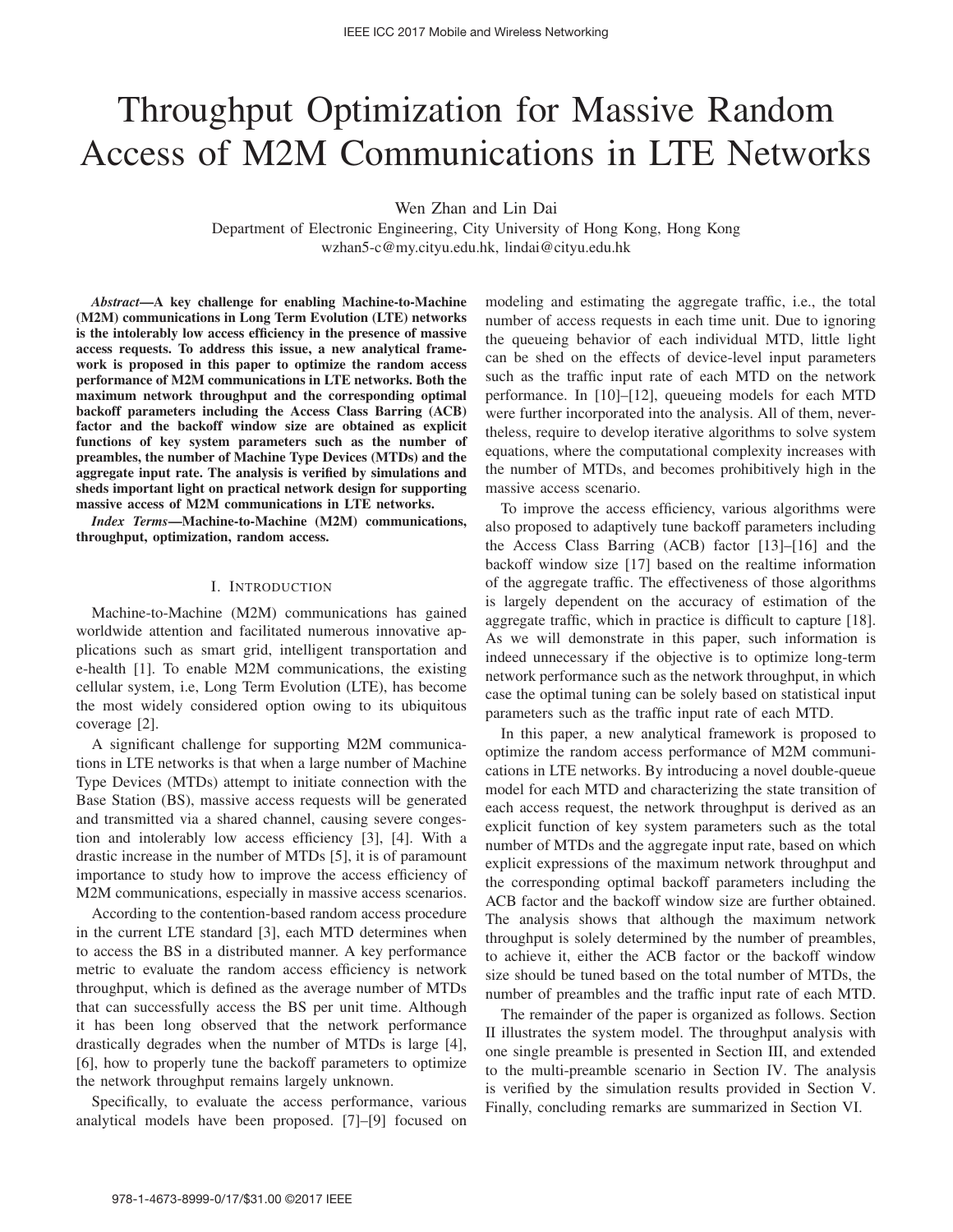

Fig. 1. Frame structure of the LTE system in the Frequency Division Duplex (FDD) mode.

# II. SYSTEM MODEL

Consider a single-cell LTE system with  $n$  MTDs attempting to access the BS. In the random access procedure, each MTD randomly selects one out of M orthogonal preambles and transmits via the Physical Random Access CHannel (PRACH) to the BS [3]. The PRACH consists of a series of subframes that appear periodically [19], as Fig. 1 shows. If more than one MTDs transmit the same preamble over the same PRACH subframe, then a collision occurs and all of them fail. The access request is successful if and only if there is one single MTD transmitting for a given preamble at each PRACH subframe. Upon successful request, a connection will be established and the BS will allocate resources to the MTD for its data transmission $<sup>1</sup>$ .</sup>

We are interested in the network throughput performance of the random access procedure, which is evaluated by the average number of MTDs that can successfully access the BS per PRACH subframe. Define a time slot as the interval between two consecutive PRACH subframes, as shown in Fig. 1. The network throughput  $\lambda_{\text{out}}$  can then be defined as the average number of successful access requests per time slot.

## *A. Queuing Model of Each MTD*

For each MTD, one access request is generated once it has data packets in the buffer. Assume that each access request will not be dropped until its successful transmission, upon which the BS will assign sufficient resources for the MTD to clear its data buffer. As Fig. 2 illustrates, each MTD has one data queue and one request queue. Assume that the data buffer has an infinite size and the arrival of data packets follows a Bernoulli process with parameter  $\lambda$ . Each newly arrival data packet generates an access request, but only one request can be kept since each MTD can have at most one access request regardless of how many data packets in its buffer [3]. Each MTD's request queue can then be modeled as a  $Geo/G/1/1$ queue. The service time distribution is clearly determined by the state transition of each access request, which will be characterized in the following subsection.

## *B. State Characterization of Access Request*

According to the current LTE standard [3], [20], each MTD needs to perform the Access Class Barring (ACB) check before transmitting its access request. That is, the MTD generates a random number between 0 and 1, and compares it with the



Fig. 2. In the proposed double-queue model, each MTD has one data queue and one request queue.



Fig. 3. State transition diagram of each individual access request.

ACB factor  $q \in (0, 1]$ . If the number is less than q, then the MTD proceeds to transmit the access request. Otherwise, it is barred temporarily. Once the MTD passes the ACB check but involves in a collision, it randomly selects a value from  $\{0, \ldots, W_s\}$ , where  $W_s$  is the Uniform Backoff (UB) window size in unit of milliseconds<sup>2</sup>, and counts down until it reaches zero. Fig. 3 shows the state transition process of each individual access request. The states of access request can be divided into two categories: 1) successful transmission (State T), and 2) waiting to transmit (State  $i, i \in \{0, 1, \ldots, W-1\}$ ).

Let  $p_t$  denote the probability of successful transmission of access requests at time slot  $t = 1, 2, \ldots$  As Fig. 3 illustrates, a fresh access request is initially in State  $T$ , and remains in State  $T$  if it passes the ACB check and is successfully transmitted with probability  $qp_t$ . If it passes the ACB check but encounters a collision, it then goes to State  $i \in \{0, 1, \ldots, W - 1\}$  with equal probability  $\frac{q(1-p_t)}{W}$ . Otherwise, it shifts to State 0. In State  $i \in \{1, 2, \ldots, W - 1\}$ , the access request counts down at each time slot until it reaches State 0. In State 0, the access request remains in State 0 if it fails in the ACB check. If it passes the ACB check and is successfully transmitted, it shifts back to State T. Otherwise, it goes to State  $i \in \{0, 1, \ldots, W - \}$ 1} with equal probability.

The steady-state probability distribution of the Markov chain in Fig. 3 can be obtained as

$$
\pi_T = \left(\frac{1}{qp} + \frac{(1-p)(W-1)}{2p}\right)^{-1},\tag{1}
$$

and

$$
\begin{cases} \pi_0 = \frac{1 - qp}{qp} \pi_T, \\ \pi_j = \frac{(1 - p)(W - j)\pi_T}{pW}, \quad j = 1, 2, \dots, W - 1, \end{cases}
$$
 (2)

where  $p = \lim_{t\to\infty} p_t$  is the steady-state probability of successful transmission of access requests.

<sup>2</sup>Note that the UB window size  $W_s$  in the LTE standard has the unit of milliseconds [3]. In a time-slotted system, it needs to be converted into the unit of time slots, which is denoted as W, and we have  $W = \lfloor W_s / \tau \rfloor + 1$ , where  $\tau$  is the length of the time slot.

<sup>&</sup>lt;sup>1</sup>Note that the random access procedure of LTE standard has four steps [3]. Similar to [10]–[15], this paper assumes that the success of connection is mainly determined by the first step, and thus only focuses on the access performance of the first step.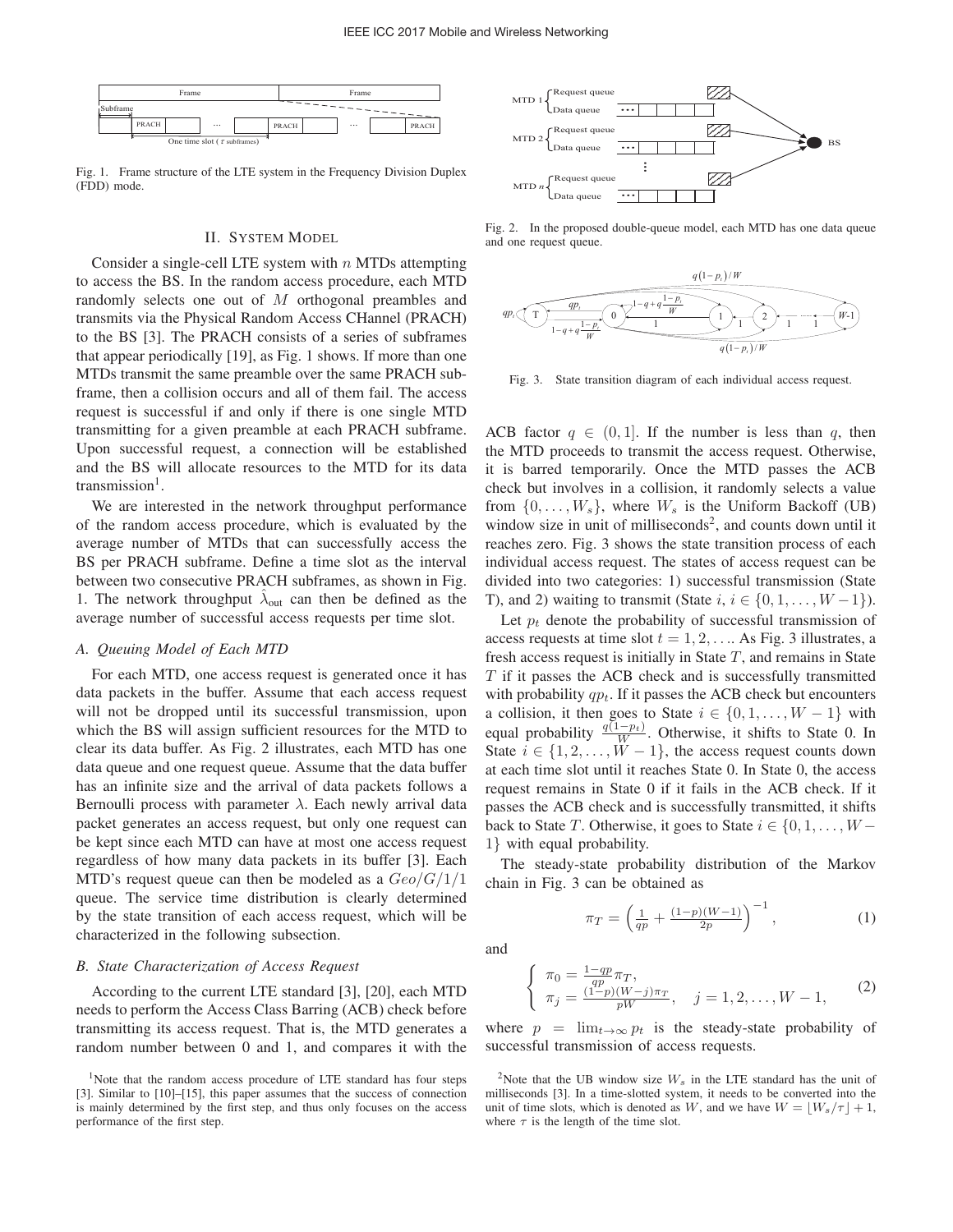#### III. THROUGHPUT ANALYSIS WITH  $M = 1$

In this paper, we focus on the network throughput  $\lambda_{\text{out}}$ , which is defined as the average number of successful access requests per time slot. Let us first consider the scenario where all *n* MTDs share one preamble, i.e.,  $M = 1$ . Extension to the multi-preamble scenario will be presented in Section IV.

Based on the  $Geo/G/1/1$  model of each request queue, the network throughput can be obtained as

$$
\hat{\lambda}_{\text{out}} = \hat{\lambda}(1 - \rho),\tag{3}
$$

where  $\lambda = n\lambda$  denotes the aggregate input rate of MTDs, and  $\rho$  denotes the probability that each request queue is nonempty, which is given by [21]

$$
\rho = \frac{\lambda}{\lambda + \pi_T},\tag{4}
$$

where  $\pi_T$  is the steady-state probability that the access request is in State  $T$ , which is also the service rate of each request queue as the successful output occurs if and only if the access request is in State  $T$ . By combining  $(1)$ ,  $(3)$  and  $(4)$ , we have

$$
\hat{\lambda}_{\text{out}} = \frac{\hat{\lambda}}{n} \left( \frac{1}{qp} + \frac{(1-p)(W-1)}{2p} \right) + 1}.
$$
\n(5)

It can be observed from (5) that the throughput performance is closely determined by  $p$ , the steady-state probability of successful transmission of access requests. In the following, we first characterize the network steady-state points based on the fixed-point equation of  $p$ , and then derive the maximum network throughput and the corresponding optimal setting of the ACB factor  $q$  and the UB window size  $W$ .

#### *A. Steady-State Points*

For any given MTD, its access request is successful if and only if all the other  $n - 1$  devices are either with an empty request queue, or busy with a non-empty request queue but not transmitting. The probability that an MTD has an empty request queue is  $1 - \rho$ , and the probability that it has a non-empty request queue but not transmitting is  $\rho\left(\sum_{j=1}^{W-1}\pi_j + (1-q)(\pi_0 + \pi_T)\right)$ , according to Fig. 3. The steady-state probability of successful transmission of access requests, p, can then be obtained as

$$
p = \left(1 - \rho + \rho \left(\sum_{j=1}^{W-1} \pi_j + (1 - q)(\pi_0 + \pi_T)\right)\right)^{n-1}
$$
  
=  $\left(1 - \frac{\rho \pi_T}{p}\right)^{n-1}$ . (6)

By combining (1), (4) and applying  $n - 1 \approx n$ ,  $(1 - x)^n \approx$  $\exp\{-nx\}$  for  $0 < x < 1$  if n is large, (6) can be approximated by

$$
p^{\text{with a large } n} \approx \exp\left(-\frac{\hat{\lambda}}{\frac{\hat{\lambda}\left(\frac{1}{q} + \frac{W-1}{2}\right) + p\left(1 - \frac{\hat{\lambda}(W-1)}{2n}\right)}}\right). \quad (7)
$$

Theorem 1 shows that (7) has either one or three non-zero roots. The proof is omitted due to limited space.

Theorem 1. *The fixed-point equation (7) of* p *has three nonzero roots*  $0 < p_A \le p_S \le p_L \le 1$  *if*  $n > 2\left(\frac{2}{q} + W - 1\right)$ *and*  $\hat{\lambda}_1 < \hat{\lambda} < \hat{\lambda}_2$ *, where* 

$$
\hat{\lambda}_1 = \frac{2n}{n - \frac{2}{q} - W + 1 - \sqrt{n(n - \frac{4}{q} - 2(W - 1))}} \,,\tag{8}
$$
\n
$$
\exp\left(-\frac{2n}{n - \sqrt{n(n - \frac{4}{q} - 2(W - 1))}}\right) + W - 1
$$
\n
$$
\hat{\lambda}_2 = \frac{2n}{n - \frac{2}{q} - W + 1 + \sqrt{n(n - \frac{4}{q} - 2(W - 1))}} \,,\tag{9}
$$
\n
$$
\exp\left(-\frac{2n}{n + \sqrt{n(n - \frac{4}{q} - 2(W - 1))}}\right) + W - 1
$$

*Otherwise, (7) has only one non-zero root*  $0 < p_L \leq 1$ .

Note that not all the roots of (7) are steady-state points. We follow the approximate trajectory analysis proposed in [22], and find that:

- (1) If (7) has only one non-zero root  $p<sub>L</sub>$ , then  $p<sub>L</sub>$  is a steadystate point;
- (2) If (7) has three non-zero roots  $p_A \leq p_S \leq p_L$ , then only  $p<sub>L</sub>$  and  $p<sub>A</sub>$  are steady-state points. Similar to [23], we refer to  $p<sub>L</sub>$  as the desired steady-state point and  $p<sub>A</sub>$  the undesired steady-state point.

#### *B. Throughput Optimization*

It can be seen from (5) and (7) that the network throughput  $\lambda_{\text{out}}$  depends on the number of MTDs *n*, the aggregate input rate  $\lambda$ , the ACB factor q and the UB window size W. Typically, *n* and  $\lambda$  are system input parameters. Therefore, we focus on optimizing the network throughput by tuning  $q$ and W for given n and  $\lambda$ . Specifically, define the maximum network throughput as  $\hat{\lambda}_{\text{max}} = \max_{\text{max}} \hat{\lambda}_{\text{out}}$ . The following  $(q, W)$ theorem presents the maximum network throughput  $\lambda_{\text{max}}$  and the optimal setting of  $(q^*, W^*)$ . The proof is omitted due to limited space.

**Theorem 2.** *The maximum network throughput*  $\hat{\lambda}_{\text{max}} = e^{-1}$ , *which is achieved if and only if the network operates at the desired steady-state point* pL*, and* (q∗*,* W∗) *together satisfy*

$$
\frac{1}{q^*} + \frac{1 - e^{-1}}{2} \left( W^* - 1 \right) = n \left( 1 - \frac{e^{-1}}{\hat{\lambda}} \right). \tag{10}
$$

It can be seen from Theorem 2 that when  $n\left(1 - \frac{e^{-1}}{\hat{\lambda}}\right) < 1$ , the maximum network throughput  $\hat{\lambda}_{\text{max}}$  cannot be achieved, since (10) does not hold for any  $q \in (0,1]$  and  $W \ge 1$ . On the other hand, when the aggregate input rate

$$
\hat{\lambda} \ge 4e^{-2} \ge \lim_{n \to 2\left(\frac{2}{q} + W - 1\right)} \hat{\lambda}_2 = \frac{4e^{-2}}{1 + \frac{W - 1}{\frac{2}{q} + W - 1}e^{-2}},\tag{11}
$$

the network is guaranteed to operate at  $p<sub>L</sub>$  according to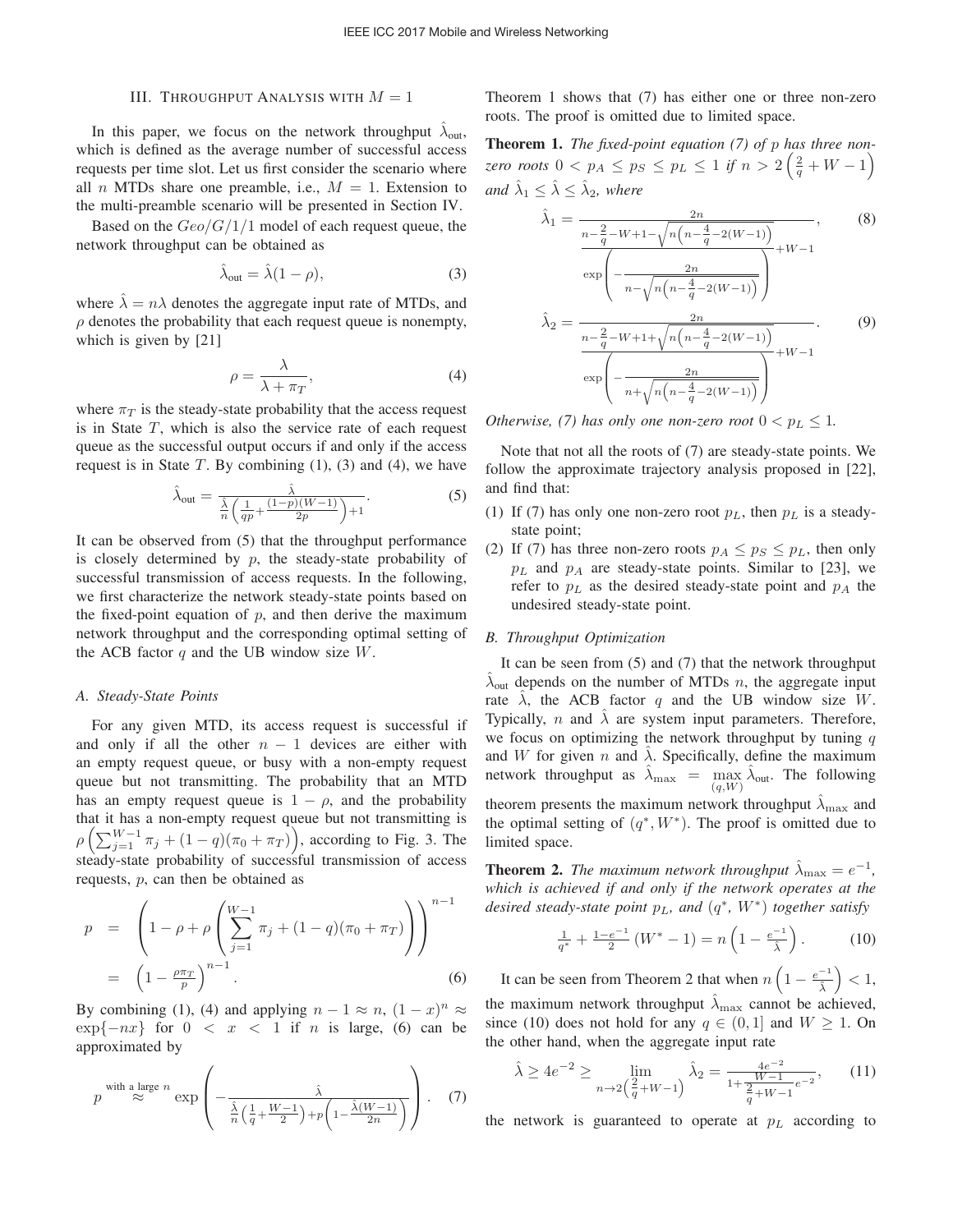

Fig. 4. Unachievable region  $S_N$ , achievable region  $S_A$  and uncertain region  $\mathcal{S}_{\mathcal{U}}$ .

Theorem 1. In this case,  $\hat{\lambda}_{\text{max}}$  can always be achieved if  $n\left(1 - \frac{e^{-1}}{\hat{\lambda}}\right) > 1$ , and q and W are properly tuned based on  $(10)$ . Accordingly, we can define the following regions of  $(n, \lambda)$ :

- Unachievable region  $S_N = \left\{ (n, \hat{\lambda}) | n \left( 1 \frac{e^{-1}}{\hat{\lambda}} \right) < 1 \right\}$ , in which  $\hat{\lambda}_{\text{max}}$  is unachievable regardless of what values of  $q$  and  $W$  are chosen.
- Achievable region  $S_A = \left\{ (n, \hat{\lambda}) | n \left( 1 \frac{e^{-1}}{\hat{\lambda}} \right) \geq 1, \hat{\lambda} \geq 1 \right\}$  $4e^{-2}$ , in which  $\hat{\lambda}_{\text{max}}$  can be achieved when q and W are tuned according to (10).
- Uncertain region  $S_{\mathcal{U}} = \left\{ (n, \hat{\lambda}) | n \left( 1 \frac{e^{-1}}{\hat{\lambda}} \right) \geq 1, e^{-1} \right\}$  $\hat{\lambda}$  < 4e<sup>-2</sup>, in which the network may operate at the desired steady-state point  $p<sub>L</sub>$  or the undesired steady-state point  $p_A$ .  $\lambda_{\text{max}}$  is achievable only if the network operates at  $p_L$ .

Fig. 4 illustrates the above regions. Note that the maximum network throughput  $\lambda_{\text{max}}$  can be achieved by tuning the ACB factor  $q$  or the UB window size  $W$ . For instance, according to Theorem 2, by fixing  $W = 1$ , the optimal ACB factor  $q_{W=1}^*$ is given by

$$
q_{W=1}^{*} = \frac{\hat{\lambda}}{n(\hat{\lambda} - e^{-1})}.
$$
 (12)

On the other hand, if  $q = 1$ , then the optimal UB window size  $W_{q=1}^*$  is given by

$$
W_{q=1}^{*} = \frac{2n\left(1 - \frac{e^{-1}}{\hat{\lambda}}\right) - 2}{1 - e^{-1}} + 1.
$$
 (13)

#### IV. EXTENSION TO MULTI-PREAMBLE  $M > 1$

Note that the throughput analysis in Section III is based on the assumption that all  $n$  MTDs share one preamble, i.e.,  $M = 1$ . In this section, the analysis will be extended to the multi-preamble scenario in which n MTDs choose  $M > 1$ preambles.

By virtue of the orthogonality among preambles, only the MTDs who share the same preamble contend with each other. Accordingly, the MTDs in the network can be divided into M groups according to the preamble each MTD chooses. By doing so, we can extend the previous analytical model to a multi-group one, with the group parameters defined as follows:

- $n^{(i)}$  denotes the number of MTDs in Group i,  $i =$  $1, 2, \ldots, M$ , and  $\sum_{i=1}^{M} n^{(i)} = n$ .
- $\hat{\lambda}^{(i)}$  denotes the aggregate input rate of MTDs in Group i, and  $\hat{\lambda}^{(i)} = n^{(i)}\lambda$ , where  $\lambda$  is the input rate of each MTD.
- $q^{(i)}$  denotes the ACB factor of each MTD in Group *i*.
- $W^{(i)}$  denotes the UB window size of each MTD in Group i.

For each group, denote  $p^{(i)}$  as the steady-state probability of successful transmission of access requests for MTDs in Group  $i, i = 1, 2, \ldots, M$ . By replacing  $n, \lambda, q, W$  in (7) with  $n^{(i)}$ ,  $\hat{\lambda}^{(i)}$ ,  $q^{(i)}$ ,  $W^{(i)}$ , the steady-state points of Group i, i.e.,  $p_L^{(i)}$  and  $p_A^{(i)}$ , can be obtained. Similarly, denote  $\hat{\lambda}_{out}^{(i)}$  as the aggregate throughput of MTDs in Group  $i, i = 1, 2, \ldots, M$ , which can be calculated based on (5) by replacing  $n, \lambda, q, W$ with  $n^{(i)}$ ,  $\hat{\lambda}^{(i)}$ ,  $q^{(i)}$ ,  $W^{(i)}$ . According to Theorem 2, the maximum group throughput  $\hat{\lambda}_{\max}^{(i)} = e^{-1}$ , which is achieved when the group steady-state point is at  $p_L^{(i)}$ , and  $q_L^{(i)}$  and  $W^{(i)}$  are chosen according to (10) for given  $n^{(i)}$  and  $\hat{\lambda}^{(i)}$ . The network throughput is then given by

$$
\hat{\lambda}_{\text{out}} = \sum_{i=1}^{M} \hat{\lambda}_{\text{out}}^{(i)},\tag{14}
$$

which is maximized at  $Me^{-1}$  when all the groups achieve the maximum group throughput  $\hat{\lambda}_{\max}^{(i)} = e^{-1}, i = 1, 2, \dots, M$ .

Note that according to the standard, each MTD independently and randomly selects a preamble in each access attempt [3]. Therefore, the group size  $n^{(i)}$ ,  $i = 1, 2, ..., M$ , may change over time. Nevertheless, when the total number of MTDs  $n$  is large,  $n^{(i)}$  can be approximated by  $n^{(i)} \approx \frac{n}{M}$ . As we will demonstrate in the next section, such an approximation is accurate in the massive access scenario, i.e.,  $n \gg M$ .

#### V. SIMULATION RESULTS

In this section, we present simulation results to validate the preceding analysis. The simulation setting is the same as the system model described in Section II, and we omit details here. Each simulation is carried out for  $10^8$  time slots. In the following, let us first consider the scenario in which all  $n$ MTDs share the same preamble, i.e.,  $M = 1$ .

## *A. Network Throughput with* M = 1

The network throughput  $\lambda_{\text{out}}$  with  $M = 1$  is given by (5) in Section III, and is shown to be crucially determined by the number of MTDs *n*, the aggregate input rate  $\lambda$ , the ACB factor  $q$ , the UB window size  $W$ , and which steady-state point the network operates at, i.e., the desired steady-state point  $p<sub>L</sub>$  or the undesired steady-state point  $p<sub>A</sub>$ . In simulations, the network throughput is obtained by calculating the ratio of the number of the successful access requests to the number of time slots, i.e.,  $10^8$  time slots. The analysis is verified by the simulation results presented in Fig. 5.

Specifically, Fig. 5a-b illustrate how the network throughput  $\lambda_{\text{out}}$  varies with the ACB factor q with the UB window size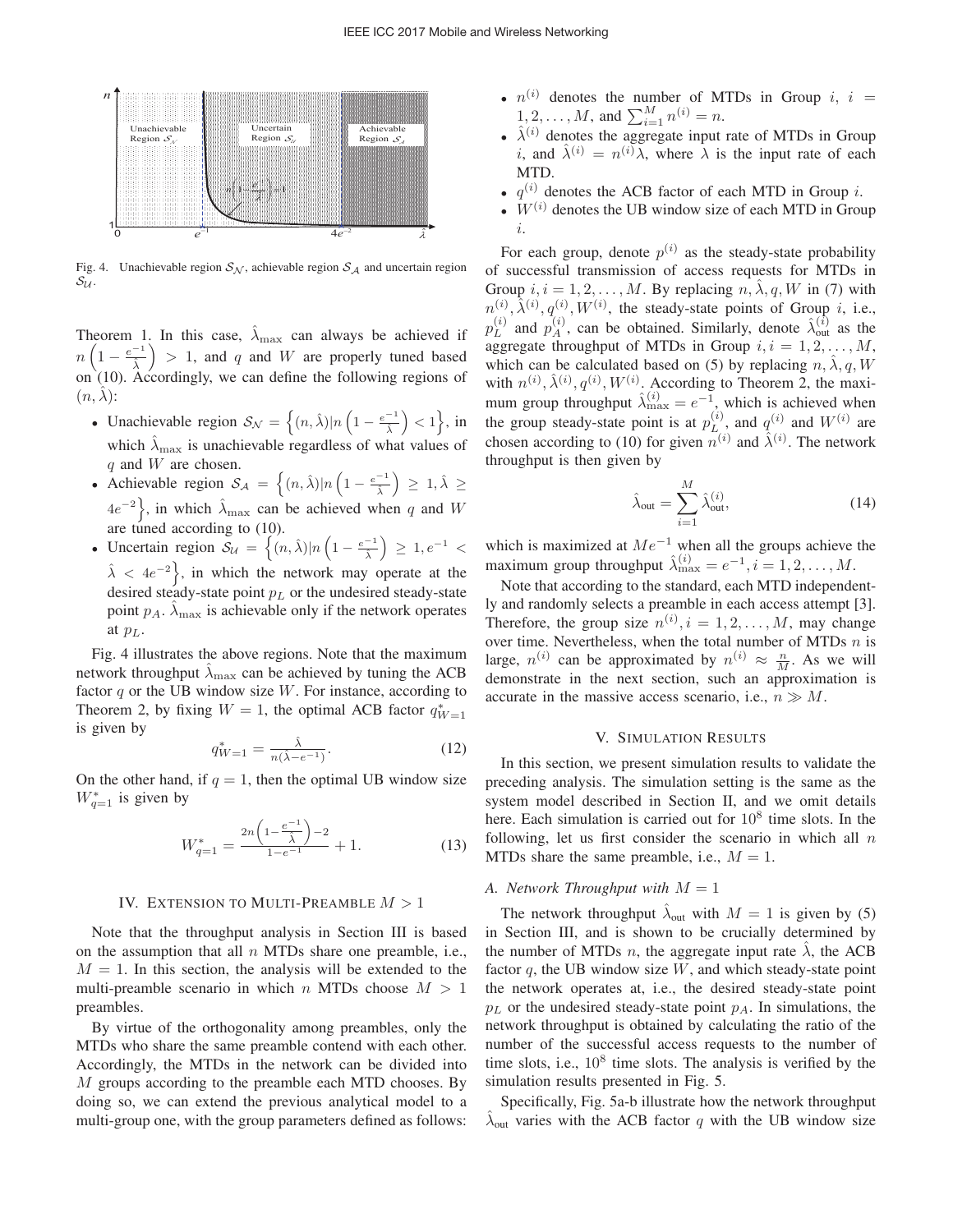

Fig. 5. Network throughput  $\hat{\lambda}_{out}$  versus the ACB factor q and the UB window size W.  $M = 1$ .  $n = 100$ .  $\hat{\lambda} \in \{0.3, 0.4, 0.6, 0.8\}$ . (a)-(b)  $W = 1$ . (c)-(d)  $q=1$ .



Fig. 6. Network throughput  $\hat{\lambda}_{out}$  versus the ACB factor q and the UB window size W.  $n = 1000$ .  $\lambda = 0.006$ .  $M \in \{6, 10\}$ . (a)  $W = 1$ . (b)  $q = 1$ .

 $W = 1$  and the number of MTDs  $n = 100$ . In Fig. 5a, when the aggregate input rate  $\lambda$  is 0.3, we have  $(n, \lambda) \in S_N$ , in which the maximum network throughput  $\lambda_{\text{max}}$  cannot be achieved regardless of what value of  $q$  is chosen. On the other hand, with  $\lambda = 0.4$ , we have  $(n, \lambda) \in S_{\mathcal{U}}$ , in which  $\lambda_{\max}$ again cannot be achieved, because the network shifts to the undesired steady-state point  $p_A$  as the ACB factor  $q$  increases. In Fig. 5b, as the aggregate input rate  $\lambda$  increases to 0.6 or 0.8, we have  $(n, \lambda) \in S_A$ , where  $\lambda_{\text{max}}$  can be achieved when q is tuned according to (12), i.e.,  $q = q_{W=1}^*$ . Similar observations can be obtained from Fig. 5c-d, where the maximum network throughput  $\lambda_{\text{max}}$  is achieved when  $(n, \lambda) \in S_A$ , i.e.,  $\lambda = 0.6$ or 0.8 with  $n = 100$ , and the UB window size  $W = W_{q=1}^*$ , which is given in  $(13)$ .

#### *B. Network Throughput with*  $M > 1$

In this section, we provide simulation results to verify the throughput analysis in the multi-preamble scenario presented in Section IV. In simulations, each MTD independently and randomly selects one out of M orthogonal preambles in each access attempt. Fig. 6 illustrates how the network throughput  $\hat{\lambda}_{out}$  varies with the ACB factor q and the UB window size W with  $M = 6$  and 10. A perfect match between simulation results and the analysis can be observed, which verifies that  $n^{(i)} \approx \frac{n}{M}, i = 1, 2, \dots, M$ , can serve as a good approximation when the number of MTDs  $n$  is large. Moreover, we can see that the maximum network throughput  $\lambda_{\text{max}}$  linearly increases with the number of preambles M, i.e.,  $\hat{\lambda}_{\text{max}} = Me^{-1}$ . To achieve  $\lambda_{\text{max}}$ , the ACB factor q or the UB window size W